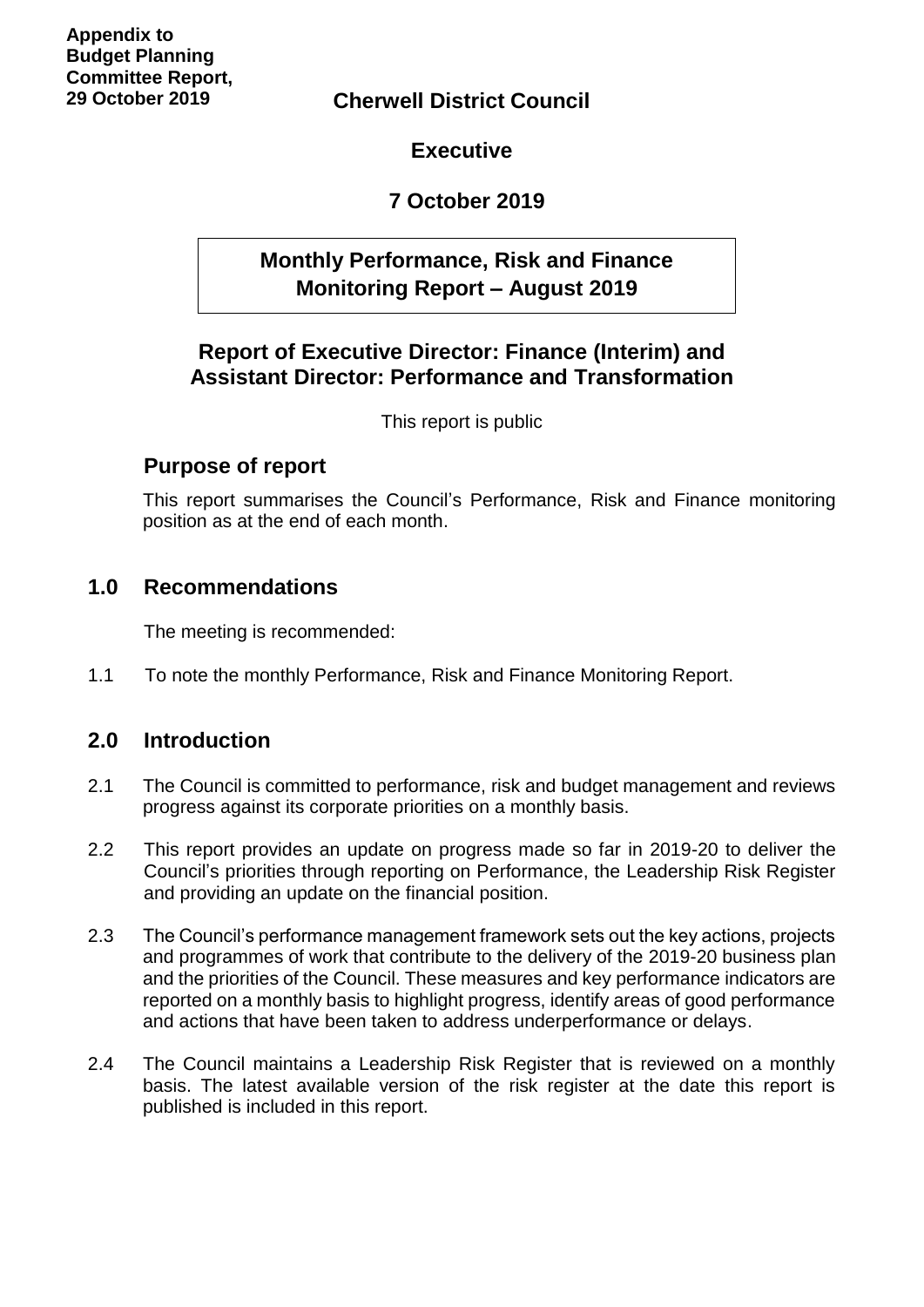- 2.5 The Report details section is split into three parts:
	- Performance Update
	- Leadership Risk Register Update
	- Finance Update
- 2.6 There are four appendices to this report:
	- Appendix 1 2019/20 Business Plan
	- Appendix 2 Monthly Performance Report
	- Appendix 3 Leadership Risk Register
	- Appendix 4 Capital

## **3.0 Report Details**

### **Performance Update**

- 3.1 The Council's performance management framework sets out the key actions, projects and programmes of work that contribute to the delivery of the 2019-20 business plan (see Appendix 1) and the priorities of the Council.
- 3.2 The 2019-20 business plan set out three strategic priorities:
	- Clean, Green and Safe.
	- **Thriving Communities and Wellbeing.**
	- District of Opportunity and Growth.
- 3.3 This report provides a summary of the Council's performance in delivering against each strategic priority. To measure performance a 'traffic light' system is used. Where performance is on or ahead of target it is rated green, where performance is slightly behind the target it is rated amber. A red rating indicated performance is off target.

| Colour       | Symbol | <b>Meaning for</b><br><b>Business Plan</b><br><b>Measures</b> | <b>Meaning for Key</b><br>Performance<br><b>Measures (KPIs)</b> |
|--------------|--------|---------------------------------------------------------------|-----------------------------------------------------------------|
| <b>Red</b>   |        | Significantly behind<br>schedule                              | Worse than target by<br>more than 10%.                          |
| <b>Amber</b> |        | Slightly behind<br>schedule                                   | Worse than target by<br>up to 10%.                              |
| Green        |        | Delivering to plan /<br>Ahead of target                       | Delivering to target<br>or ahead of it.                         |

### Priority: Clean, Green and Safe.

3.4 The Council is committed to protecting the natural environment and ensuring the character of the district is preserved and enhanced. Our commitment included working to ensure the district has high standards of environmental cleanliness and greater waste and recycling services. Maintaining the district as a low crime area is another key part of this priority and the Council is committed to working in partnership to deliver against this objective.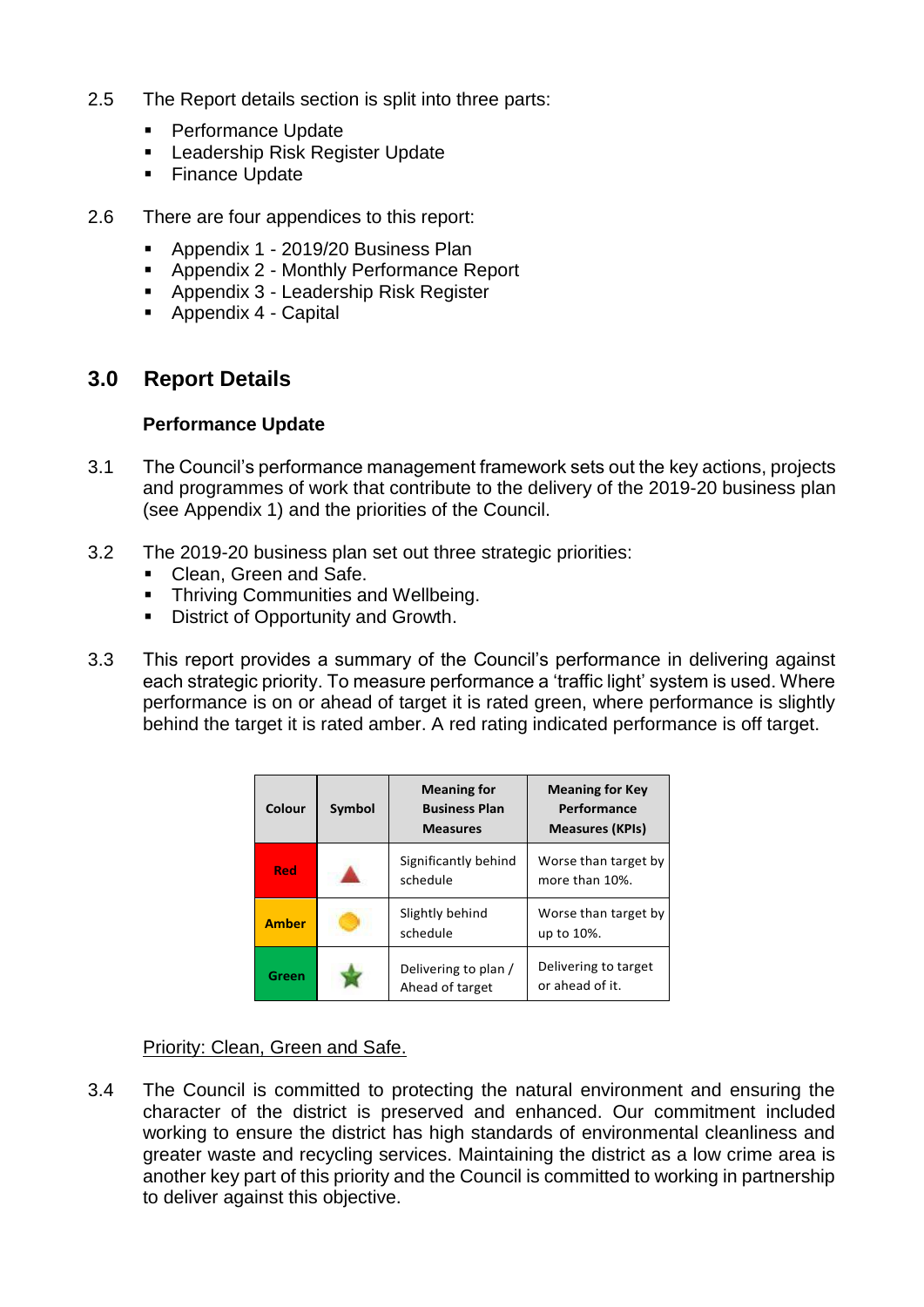3.5 Overview of our performance against this strategic priority:



**Bretch Hill Neighbourhood blitz** carried out in the 2nd half of August. Over 600 properties had recycling packs and stickers added to bins with the view to improve the quality of recycling. Additional resources were committed to the area, including extra mechanical sweeping.

**Banbury Public Spaces Protection Order Consultation** was launched and promoted in August, and closed on 11 September. The Order covers the town centre - including People's Park - and was brought into effect in November 2016 for a three-year period; the Community Safety Team attended the town centre to speak with visitors and businesses in the area to seek their views about extending the order.



### Priority: Thriving Communities and Wellbeing

3.6 The Council is committed to supporting our communities to thrive and to promoting the wellbeing of our residents. This priority includes supporting health and wellbeing, improving leisure facilities and delivering leisure activities and working in partnership with voluntary organisations to deliver services in a manner that safeguards children, young people and vulnerable adults. Another key aspect of this priority is preventing homelessness, the delivery of affordable housing and improving the condition of residential properties.

Overview of our performance against this strategic priority:



**Leisure facilities improvements delivered -** The improvement works for the Learner and Main Pools at Spiceball Leisure Centre were completed during August. Also, the replacement of the fencing/hockey goal stores at the Cooper Sports Facility, as part of the Joint use agreement with the school, has been completed to a high standard and will ensure community use for

a minimum of ten years on this site. The facility re-opened on Tuesday 27 August.

The number of visits/usage of District Leisure Centre is reporting Amber for August and Year to Date. Throughputs across all of the Leisure Facilities demonstrated generally a positive position given the continued closure of the Swimming Pools at Spiceball Leisure Centre for part of August.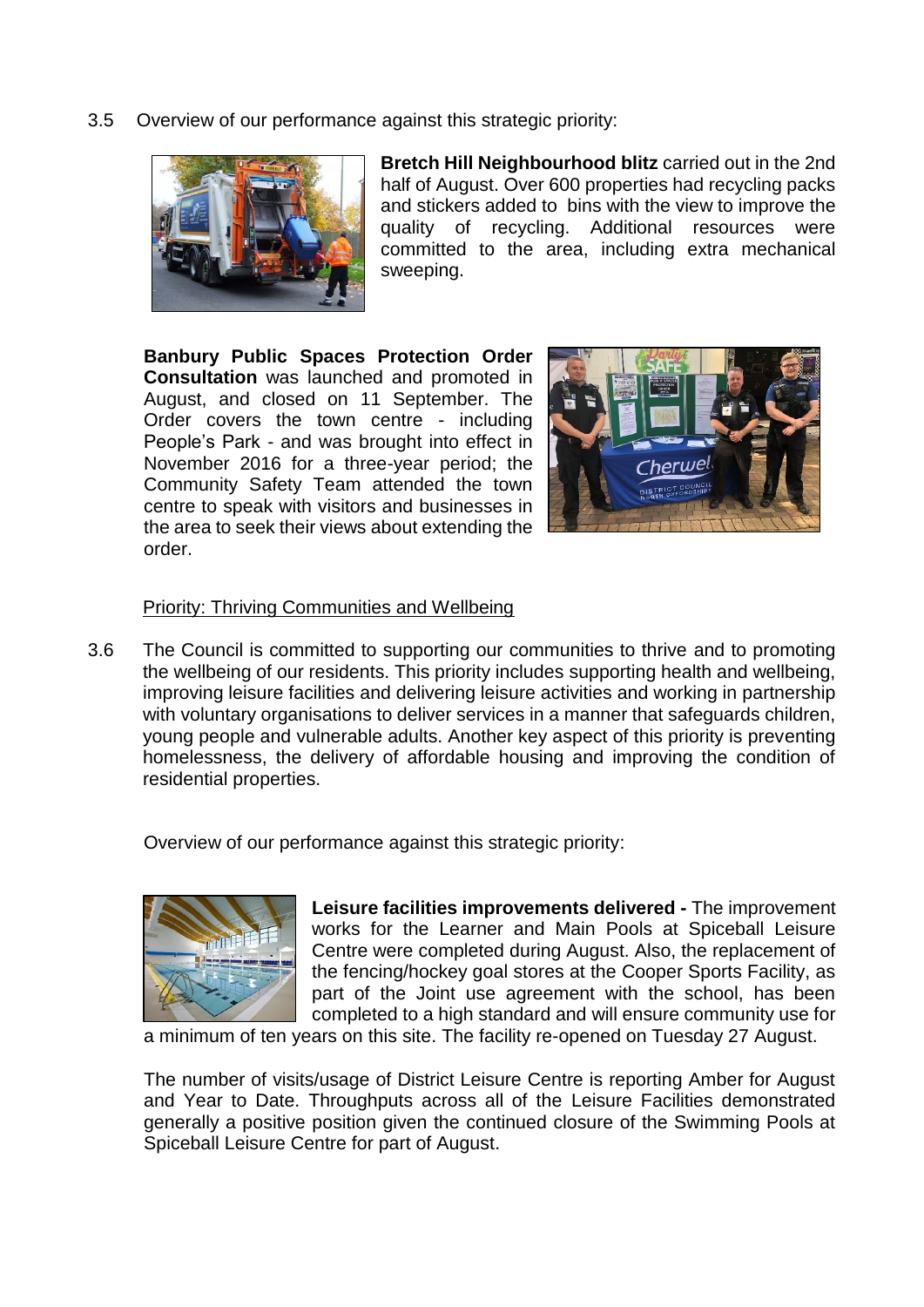**Community engagement** – The pop up Age Friendly consultation event was delivered on the 22nd of August at Castle Quay, focusing on the 4 key themes of Age Friendly Banbury: Getting Connected, Getting About, Town Centre and Wellbeing & Community Services; allowing residents to have their say in these areas. The feedback will be used at the next focus group meetings for stake holders to discuss.





**Number of people helped to live independently through the use of DFG and other grants/loans is** reporting Amber for August and Green for Year to Date, 42 households during the month; 11 by means of disabled adaptations grants (larger jobs) and 31 through smaller works. This month's figure is a little below the monthly target of 45 but the monthly average for the year todate, at 48, remains above target.

**Play:Full initiative to tackle holiday hunger** was delivered throughout the summer school holidays, making sure children across the Brighter Futures wards are well-fed every day.



**Delivery of affordable housing in line with CDC and Growth Deal targets** is delivering Amber for August and Year to Date. A total of 32 affordable homes were completed in August. The actual number delivered, falls short of the projected target in this month. The reduction in completed units is due to delays in developer building programmes, delays in getting services connected to the homes and Registered Providers not accepting the units from developers due to works still being required in order to meet the necessary build quality standards. These units will be delivered in 2019/20 but quality assurance is important, a higher number of affordable homes are expected to be completed in September.

**% of Council Tax collected, increase Council Tax Base** is reporting Amber for August and Year to Date. The in month collection has dropped slightly in August however all reminders, finals and summonses have been issued with proactive recovery taking place on those customers with court orders. We are making outbound calls during the day and evening to reduce the arrears balance. Cherwell is also experiencing an increase of new properties and whilst the customers are being issued with bills as soon as possible after the Valuation Office Agency notify us of the banding the customer is still entitled to pay their bill by instalments and therefore, they are always playing catch up.

### Priority: District of Opportunity and Growth

3.8 The Council is committed to developing the local economy, promoting inward investment and delivering sustainable growth. This priority also contributes towards making great places to live, work, visit and invest through economic development and working in partnership to deliver strategic transport infrastructure projects.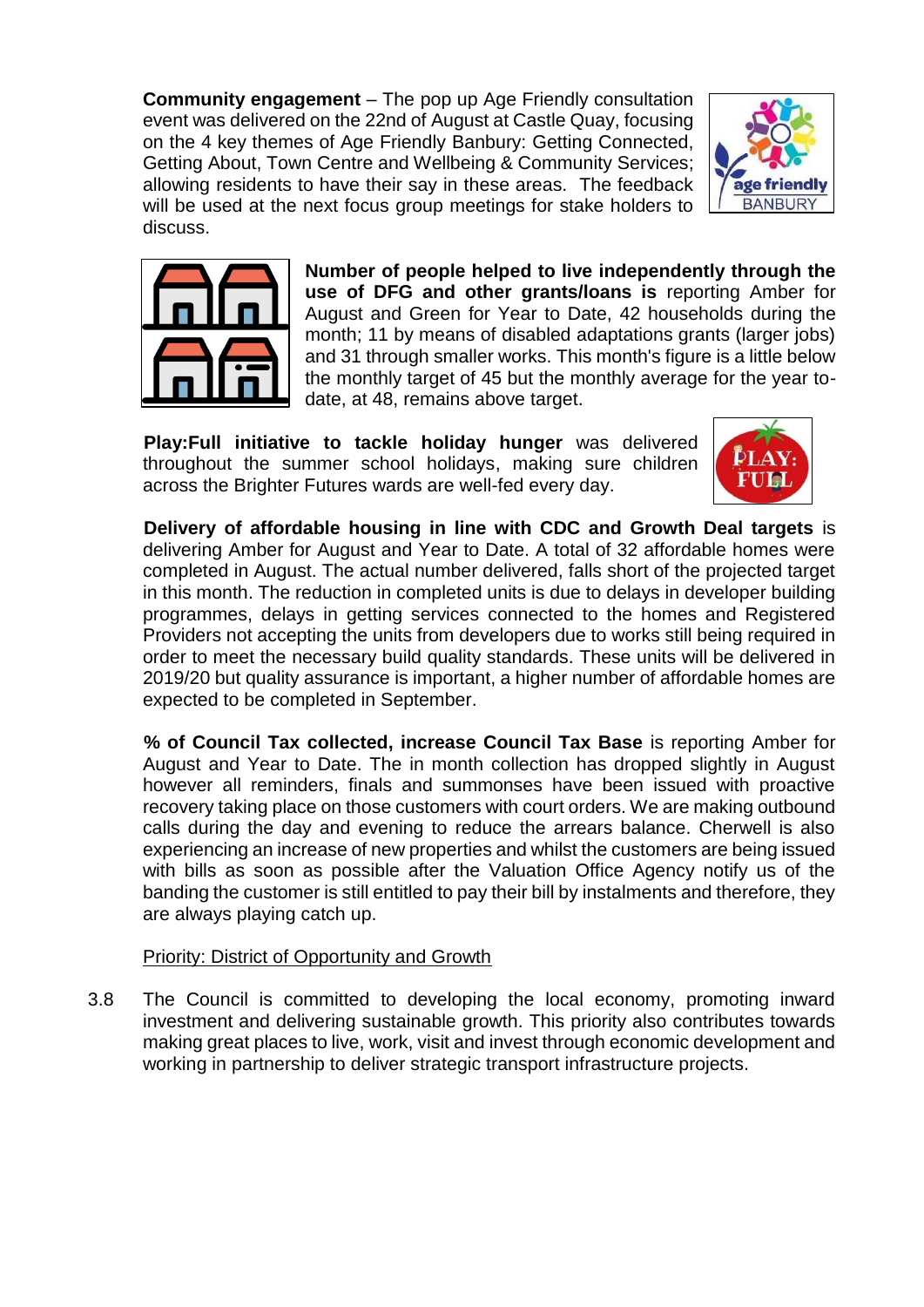3.9 Overview of our performance against this strategic priority:



**Hope Close drop-in open day** Deliver Innovative and Effective Housing Schemes is reporting Amber for August and Year to Date. The marketing for Hope Close in Banbury was launched on the 31 Aug; one purchaser has already expressed an interest in one of the 11 properties with another one following up. Cropredy property is under offer waiting for completion of sale.

**Bicester Town Centre Development -** Following the successful Bicester Town Centre workshop with Bill Grimsey, a task group of volunteers from the event has been meeting weekly to produce a framework plan for the town centre, to be reported back to stakeholders.



**Deliver the Local Plan** is reporting Amber for August and Year to Date. The Partial Review of the Local Plan (which seeks to help Oxford with its unmet housing need) is being independently examined. On 10 July 2019, the appointed Planning Inspector gave his preliminary views. While he is content with the Plan's overall strategy, he has recommended the deletion of a proposed strategic housing allocation (land to the south east of Woodstock) and requested additional work for the re-distribution of the affected 410 homes. Officers are working to prepare 'Main Modifications' which will be consulted upon before formal submission to the Inspector at the end of the year.

### **Summary of Performance**

3.10 The Council reports on performance against 21 business plan measures and 15 key performance indicators on a monthly basis. The full details, including commentary against each measure and key performance indicator can be found in Appendix 2.

| <b>Business Plan Measures and Key Performance Indicators (36)</b> |                                                            |    |     |    |     |  |  |  |  |
|-------------------------------------------------------------------|------------------------------------------------------------|----|-----|----|-----|--|--|--|--|
| <b>Status</b>                                                     | <b>Description</b><br>$\%$<br>YTD<br>$\%$<br><b>August</b> |    |     |    |     |  |  |  |  |
| Green                                                             | On target                                                  | 29 | 81% | 29 | 81% |  |  |  |  |
| Amber                                                             | Slightly off target                                        |    | 19% | 6  | 17% |  |  |  |  |
| Red                                                               | Off target                                                 |    | 0%  |    | 2%  |  |  |  |  |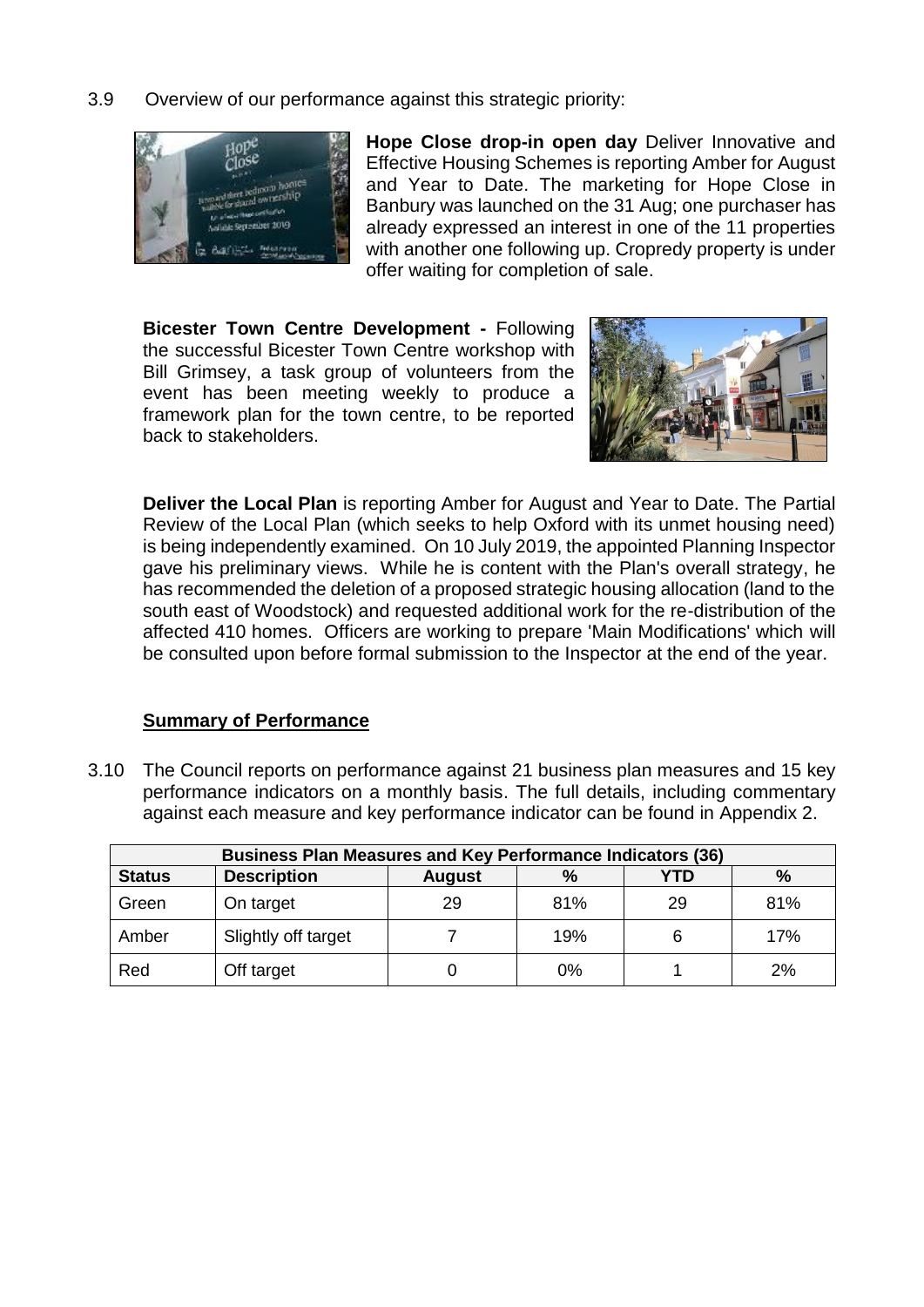## 3.11 **Spotlight on: Wellbeing - Healthy Communities Team**

The Wellbeing team has four constituent services Healthy Communities, Leisure Facilities, Sport and Physical activity and Community Development. The Healthy Communities team deliver these services on behalf of Cherwell District Council, they take care of some of the following activities and programmes:

- Partnership working Local Strategic Partnership, Parish Liaison, Community Partnership Network.
- Armed Forces Community Covenant.
- Better Mental Health Concordat.
- Assets of Community Value.
- Strategic commissioning Volunteering, Community Transport, Social Prescribing, Village good neighbour schemes, Community Planning and support for Communities own social action projects.
- Cherwell Lottery.
- Leisure and Community Infrastructure planning and implementation of development funded by s106.
- Grant funding: Spark Fund, Community Infrastructure Grants.
- Cherwell staff volunteering scheme.



Cherwell supports a vibrant and thriving voluntary sector in its objectives, recognising that residents live in communities and those communities are best served when there are opportunities to volunteer and support each other as neighbours and partners.



Cherwell has a long standing collaboration with Citizens Advice locally and through a service level agreement supports the delivery of Volunteer Connect - a service that puts volunteers in touch with organisations that need them as well as encouraging more people to give time to volunteering.

Keeping track of volunteers, responding directly to organisations has been improved by the link with Oxfordshire volunteers where 38 people have registered and the use of social media to target volunteering opportunities to potential support is proving positive with 21 individuals offering on average 3 hours a week secured for local voluntary and charitable organisations.

Oxfordshire **Volunteers** 

This is also the banner under which the volunteer driver scheme operates, with 52 drivers covering 985 journeys (April – July). This projects to 3000 journeys for 2019/20. The agreed definition of a Journey is a round trip home-destination-home and destinations can be doctor and hospital appointments as well leisure trips and shopping.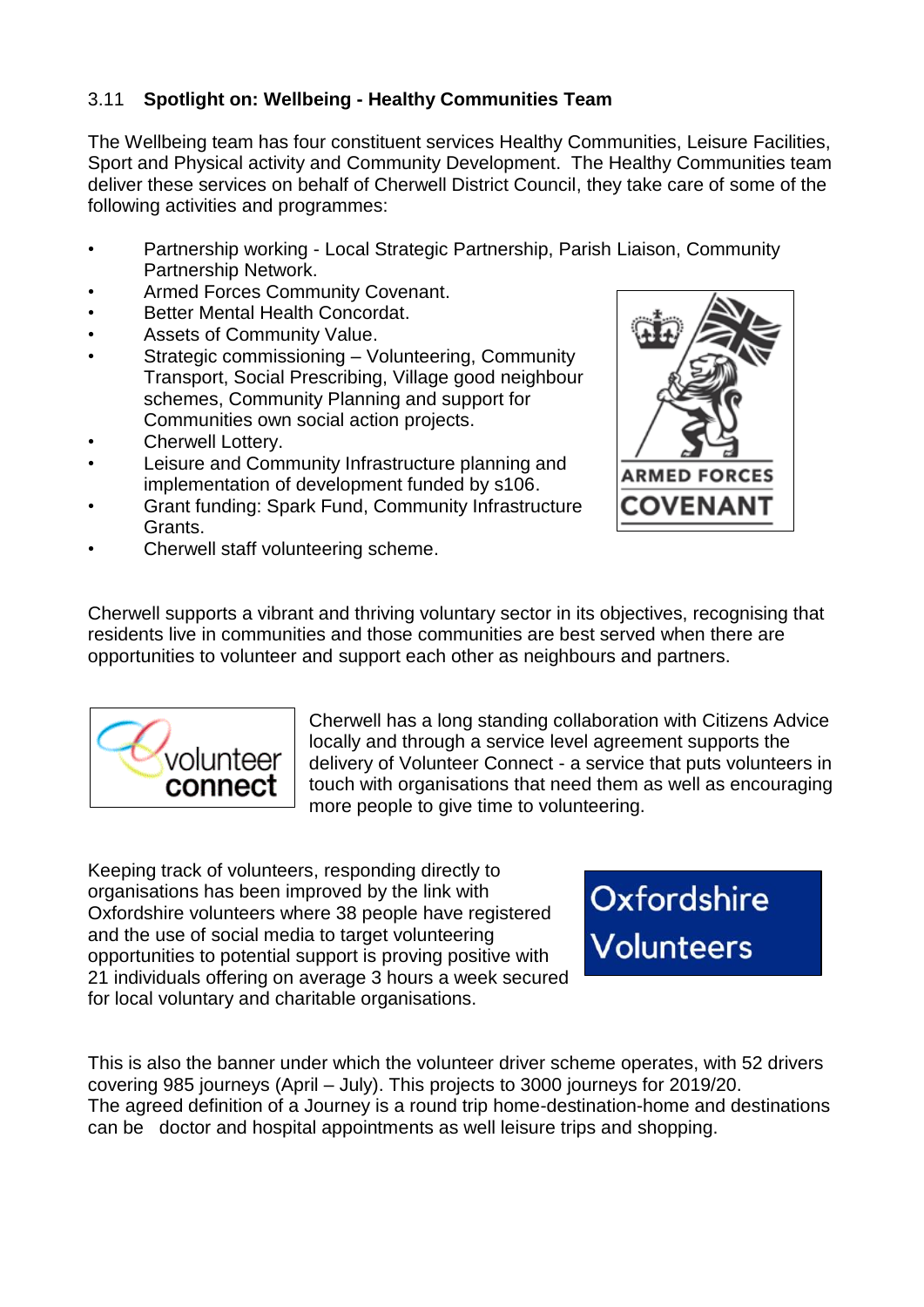

Support for the voluntary sector is also being extended by the launch and delivery of the Cherwell Lottery. This is a registered scheme with the Gambling commission and open to all constituted voluntary organisations and local charities. The premise being that small originations ask their supporters to buy a lottery ticket on an ongoing basis- they keep 50% of that purchase price - the remainder goes to prizes, professional scheme administration provided by Gatherwell and the establishment of a community grants pot that Cherwell will distribute to participating organisations on a competitive bid process.

The lottery has 51 groups taking part in it at present and will be heavily promoted in the autumn to increase the number of players and participating groups.

The healthy communities' team also oversee the staff volunteering scheme which was launched earlier in the year and provides two days (pro rata) for staff to volunteer for a local organisation and provide additional support.

So far, a dozen staff have made requests from supporting the first Bodicote scouts on their annual camp to litter picking to assisting wildlife activities. Other staff from the wellbeing team and the Bicester team volunteered for the Bicester Festival which was a great weekend on 20, 21 and 22 September.



## **Risk Update**

- 3.12 The Council maintains a Leadership Risk Register that is reviewed on a monthly basis. The latest available version of the risk register at the date this report is published is included in this report.
- 3.13 The heat map below shows the overall position of all risks contained within the Leadership Risk Register.

|        | <b>Risk Scorecard - Residual Risks</b> |                                                                                   |           |                         |                |     |  |  |
|--------|----------------------------------------|-----------------------------------------------------------------------------------|-----------|-------------------------|----------------|-----|--|--|
|        |                                        | Probability                                                                       |           |                         |                |     |  |  |
|        |                                        | 5 - Highly Probable<br>2 - Unlikely<br>3 - Possible<br>4 - Probable<br>1 - Remote |           |                         |                |     |  |  |
|        | 5 - Catastrophic                       |                                                                                   |           | L <sub>09</sub>         |                |     |  |  |
|        | 4 - Major                              |                                                                                   | L10 & L12 | L07 & L11               |                |     |  |  |
| Impact | 3 - Moderate                           |                                                                                   |           | L01, L02, L04, L05, L14 | LO3, LO8 & L15 | L13 |  |  |
|        | 2 - Minor                              |                                                                                   |           |                         |                |     |  |  |
|        | 1 - Insignificant                      |                                                                                   |           |                         |                |     |  |  |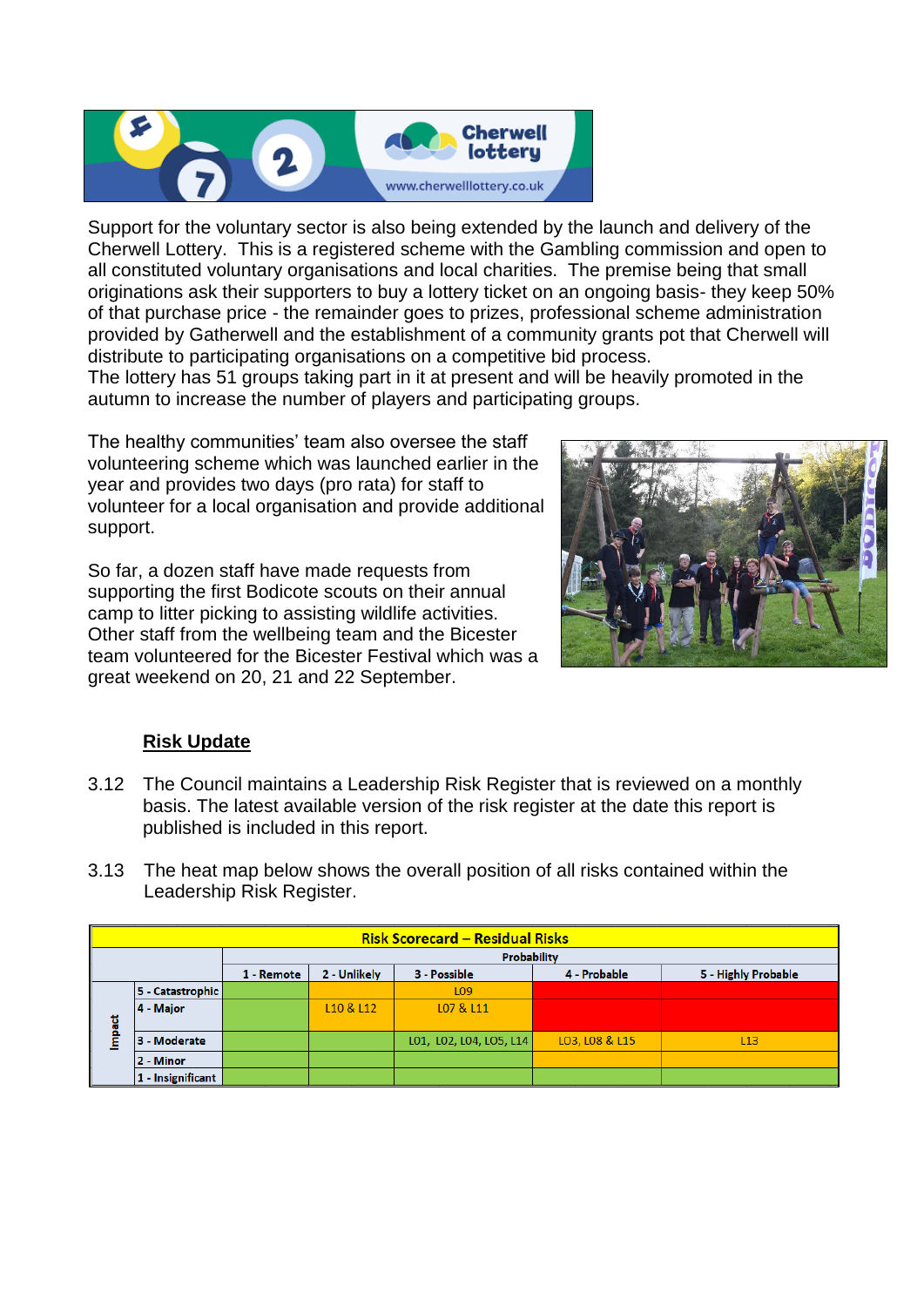3.14 The table below provides an overview of changes made to the Leadership Risk Register during the past month. Any significant changes since the publication of the report will be reported verbally at the meeting.

| <b>Leadership Risk</b>                                                                                      | <b>Score</b>      | Dir'n             | Latest Update                                                               |
|-------------------------------------------------------------------------------------------------------------|-------------------|-------------------|-----------------------------------------------------------------------------|
| <b>L01 Financial Resilience</b>                                                                             | 9 Low risk        | $\leftrightarrow$ | Risk reviewed 04/09 - Control<br>assessment updated.                        |
| <b>L02 Statutory functions</b>                                                                              | 9 Low risk        | $\leftrightarrow$ | Risk Reviewed 12/09 - No changes.                                           |
| L03 Lack of Organisational Capacity                                                                         | 12 Medium<br>risk | $\leftrightarrow$ | Risk Reviewed 11/09 - Mitigating actions and<br>commentary updated.         |
| <b>L04 CDC Local Plan</b>                                                                                   | 9 Low risk        | $\leftrightarrow$ | Risk Reviewed 09/09 - Commentary updated and<br>additional information.     |
| <b>L05 Business Continuity</b>                                                                              | 9 Low risk        | $\leftrightarrow$ | Risk Reviewed 12/09 - Comments updated.                                     |
| <b>L06 Partnering</b>                                                                                       | 12 Med risk       |                   | <b>REMOVED</b>                                                              |
| <b>L07</b> Emergency Planning                                                                               | 12 Med risk       | $\leftrightarrow$ | Risk Reviewed 12/09 - Comments updated.                                     |
| L08 Health & Safety                                                                                         | 12 Med risk       | $\leftrightarrow$ | Risk Reviewed 10/09 - Mitigating actions updated.                           |
| <b>L09</b> Cyber Security                                                                                   | 15 Med risk       | $\leftrightarrow$ | Risk Reviewed 02/09 - Mitigating actions updated.                           |
| <b>L10</b> Safeguarding the Vulnerable                                                                      | 12 Med risk       | $\leftrightarrow$ | Risk Reviewed 04/09 - No changes.                                           |
| L11 Sustainability of Council owned<br>companies and delivery of planned<br>financial and other objectives. | 12 Med risk       | $\leftrightarrow$ | Risk Reviewed 04/09 - No changes.                                           |
| L12 Financial sustainability of third-<br>party suppliers including contractors<br>and other partners       | 8 I ow risk       | $\leftrightarrow$ | Risk Reviewed 12/09 - No changes.                                           |
| L13 Separation and Joint Working                                                                            | 15 Med risk       | $\leftrightarrow$ | Risk Review completed 11/09 - Mitigating actions<br>and commentary updated. |
| L14 Corporate Governance                                                                                    | 9 Low risk        | $\leftrightarrow$ | Risk Review completed 12/09 - No changes.                                   |
| <b>L15</b> Oxfordshire Growth Deal                                                                          | 12 Med risk       | $\leftrightarrow$ | Risk Review completed 09/09 - Risk owner and<br>commentary updated.         |

The full Leadership Risk Register update can be found in Appendix 3. There are no score changes for August, further detail can be found in Appendix 3.

### **3.15 Finance Update (Revenue and Capital)**

### **3.16 Revenue Position**

The Council has completed a light touch review of the overall finances this month and updated its forecast financial position for the period up to the end of August as set out in the tables and information below. In the last month a comprehensive review was undertaken and there has been a focus from managers and the finance team on preparing the draft budget proposals in line with the first deadline of 13 September.

The projected forecast for 2019/20 is a small reduction in the overspend to £48k from £68k in the last month, as is shown in the table below. The Council's funding continues to benefit from lower interest rates in the wider financial markets, increasing the forecast underspend to £1.485m from £1.001m in the last month. The Council is likely to seek to transfer this one off beneficial position to reserves, leaving the Council in a broadly balanced position.

At the end of August, the overall Council forecast has therefore improved to a net underspend of £1.437m in overall terms, as shown in the table below: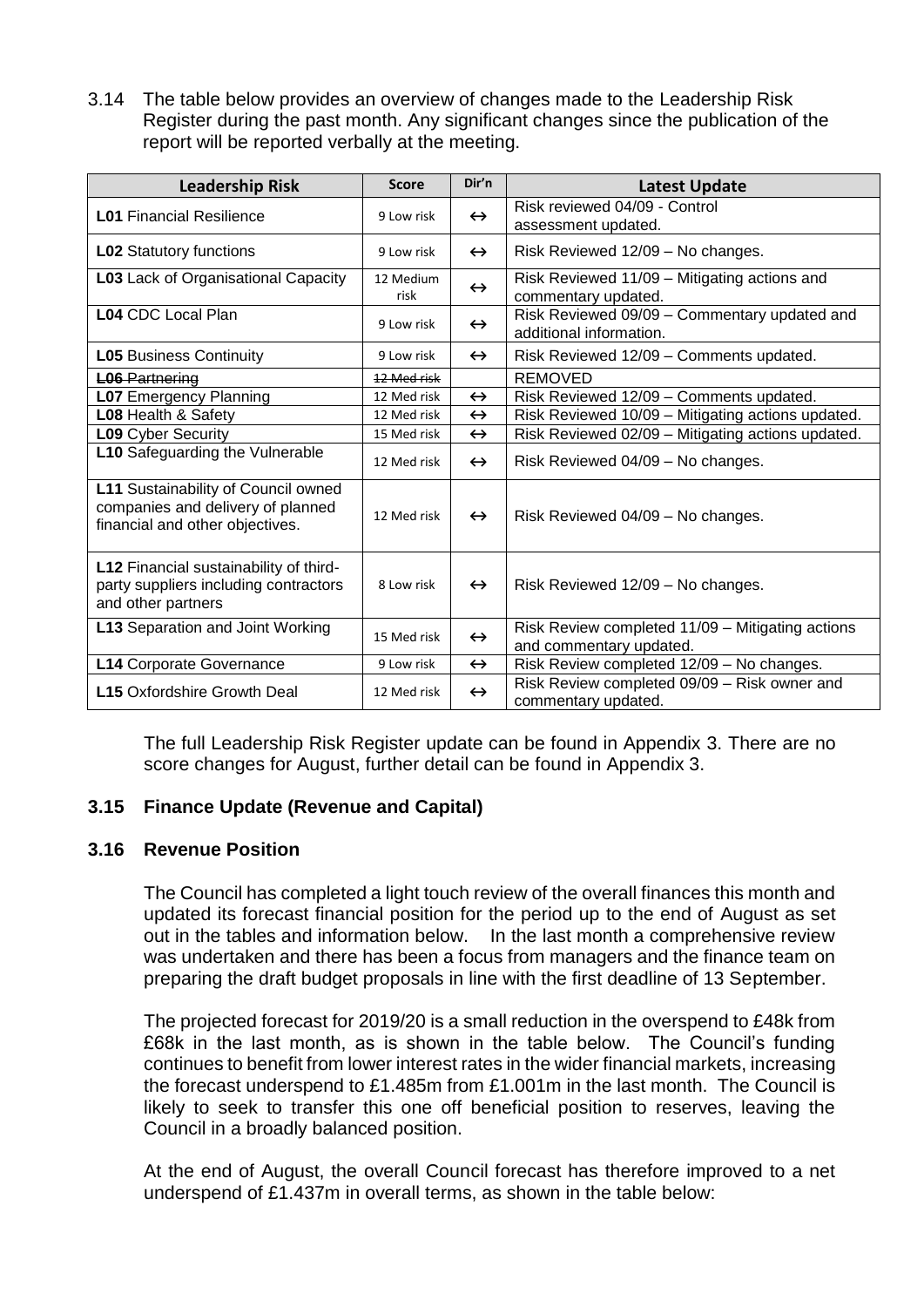| <b>Revenue Monitoring</b><br>(Brackets denotes an Underspend) | <b>Budget</b><br>£000 | <b>Forecast</b><br>£000 | <b>Current</b><br><b>Month</b><br><b>Variances</b><br>£000 | <b>Prior Month</b><br><b>Variances</b><br>£000 |
|---------------------------------------------------------------|-----------------------|-------------------------|------------------------------------------------------------|------------------------------------------------|
| Communities                                                   | 1,685                 | 1,718                   | 33                                                         | 33                                             |
| Leisure & Sport                                               | 791                   | 776                     | (15)                                                       | (15)                                           |
| Housing                                                       | 2,047                 | 1,987                   | (60)                                                       | (60)                                           |
| <b>Environmental Services</b>                                 | 4,660                 | 4,749                   | 89                                                         | 90                                             |
| Environmental Health & Licensing                              | 1,364                 | 1,284                   | (80)                                                       | (80)                                           |
| <b>WELLBEING TOTAL</b>                                        | 10,547                | 10,514                  | (33)                                                       | (32)                                           |

*Communities: £33k overspend on salaries due to changes in service delivery (including recharges)*

*Housing: (£60k) underspend due to salary savings as a result of changes in structure. Environmental Services: £89k Gate fee increase to £8 per tonne amounting to £93k, savings of (£35k) on salaries offset by restructuring costs of £35k.*

*Environmental Health & Licensing: (£80k) Salary savings due to changes in structure and vacancies*

| Economy & Regeneration          | 1,758 | 1,800 | 42  | 42  |
|---------------------------------|-------|-------|-----|-----|
| <b>Build! Programme</b>         | (345) | (295) | 50  | 50  |
| <b>PLACE &amp; GROWTH TOTAL</b> | 2,860 | 3.219 | 359 | 359 |

*Planning Policy & Development: £87k relating to agency costs. £180k under recovery of Planning fee income*

*Economy & Regeneration: £42k consultancy costs*

*Build! Programme: £50k under recovery of income due to a delay in Hope Close shared Ownership scheme*

| 1,920<br><b>Finance Total</b> | 1,632      | (288) | (269) |
|-------------------------------|------------|-------|-------|
| (940)<br>Property             | 190)<br>11 | (250) | (250) |
| Finance<br>2,860              | 2,822      | (38)  | (19)  |

**Finance:** Underspend on external & internal audit, overspend on bank charges.

*Property: £250k underspend on a variety of functions, such as security, maintenance and vacancies.* 

*Note: additional income for Tramway and Castle Quay ringfenced directly to reserves due to uncertainty at this stage.*

| Law & Governance Total | , 387        | ,397 | 10 |    |
|------------------------|--------------|------|----|----|
| Law & Governance       | ാഠా<br>ו טט. | .397 |    | 10 |
|                        |              |      |    |    |

*Law & Governance: - Overspend in District Elections largely offset by staffing recharges* 

| <b>Customers &amp; IT services</b>              | 1,903 | 1,903 | 0 |
|-------------------------------------------------|-------|-------|---|
| <b>Strategic Marketing &amp; Communications</b> | 391   | 391   | 0 |
| HR, OD & Payroll                                | 730   | 730   | 0 |
| Performance & Transformation                    | 457   | 457   | 0 |
| <b>Corporate Services</b>                       | 106   | 106   | 0 |
| <b>CUSTOMERS &amp; IT SERVICES TOTAL</b>        | 3,587 | 3,587 |   |
|                                                 |       |       |   |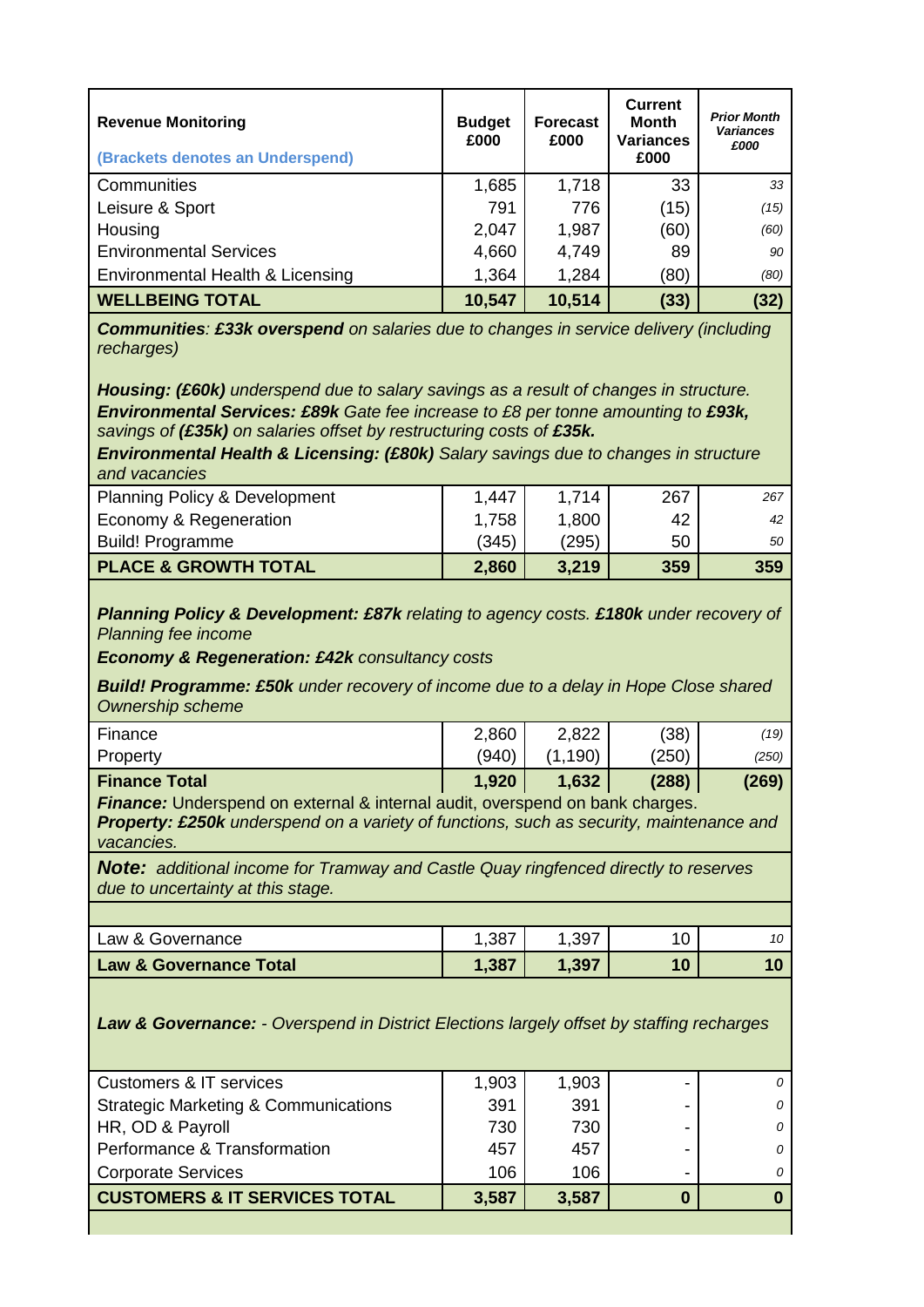| <b>TOTAL DIRECTORATES</b>                | 20,301  | 20,349  | 48       | 68      |
|------------------------------------------|---------|---------|----------|---------|
| <b>Investment Costs</b>                  | 2,955   | 2,242   | (713)    | (346)   |
| <b>Interest Receivable</b>               | (563)   | (642)   | (79)     | (80)    |
| Interest from Graven Hill                | (2,593) | (3,286) | (693)    | (575)   |
| <b>Pension Costs</b>                     | 237     | 237     |          |         |
| Appropriations For Transfer To Reserves  | 4,402   | 4,402   |          |         |
| Appropriations For Transfer From Reserve | (3,529) | (3,529) |          |         |
| <b>Capital Charges</b>                   | 1,500   | 1,500   |          |         |
| <b>EXECUTIVE MATTERS TOTAL</b>           | 2,409   | 924     | (1, 485) | (1,001) |

**Treasury Management -** active management resulted in beneficial interest rates and slower levels of borrowing significantly improving forecasted position.

*Interest Receivable: (£79k) due to new loan given to Crown House.*

|  | <b>COST OF SERVICES</b> | 22,710 | 21,273 | (1, 437) | (983) |
|--|-------------------------|--------|--------|----------|-------|
|--|-------------------------|--------|--------|----------|-------|

| <b>Funding</b><br>(Brackets denotes an Underspend) | <b>Budget</b><br>£000 | <b>Forecast</b><br>£000 | <b>Current</b><br><b>Month</b><br><b>Variances</b><br>£000 | <b>Prior Month</b><br><b>Variances</b><br>£000 |
|----------------------------------------------------|-----------------------|-------------------------|------------------------------------------------------------|------------------------------------------------|
| <b>Business Rates Retention</b>                    | (10, 760)             | (10, 760)               |                                                            |                                                |
| <b>Revenue Support Grant</b>                       | (114)                 | (114)                   |                                                            |                                                |
| Transfer to parish Councils for CTRS               | 349                   | 349                     |                                                            |                                                |
| <b>Transition Grant</b>                            | 0                     | $\mathbf{0}$            |                                                            |                                                |
| <b>FORMULA GRANT EQUIVALENT</b>                    | (10, 525)             | (10, 525)               |                                                            |                                                |
| <b>New Homes Bonus</b>                             | (5,087)               | (5,087)                 |                                                            |                                                |
| <b>GRANTS AWARDED TOTAL</b>                        | (5,087)               | (5,087)                 | -                                                          |                                                |
| Council Tax                                        | (6,923)               | (6,923)                 |                                                            |                                                |
| <b>Collection Fund</b>                             | (176)                 | (176)                   |                                                            |                                                |
| <b>COUNCIL TAX INCOME TOTAL</b>                    | (7,099)               | (7,099)                 | -                                                          |                                                |
|                                                    |                       |                         |                                                            |                                                |
| <b>TOTAL INCOME</b>                                | (22, 711)             | (22, 711)               |                                                            |                                                |
| <b>Reserve management</b>                          |                       |                         | O                                                          |                                                |
| (Surplus)/Deficit                                  |                       |                         | (1, 437)                                                   | (983)                                          |

The graph below shows the overall variance by Directorate and compares the budget to the forecast end of year position.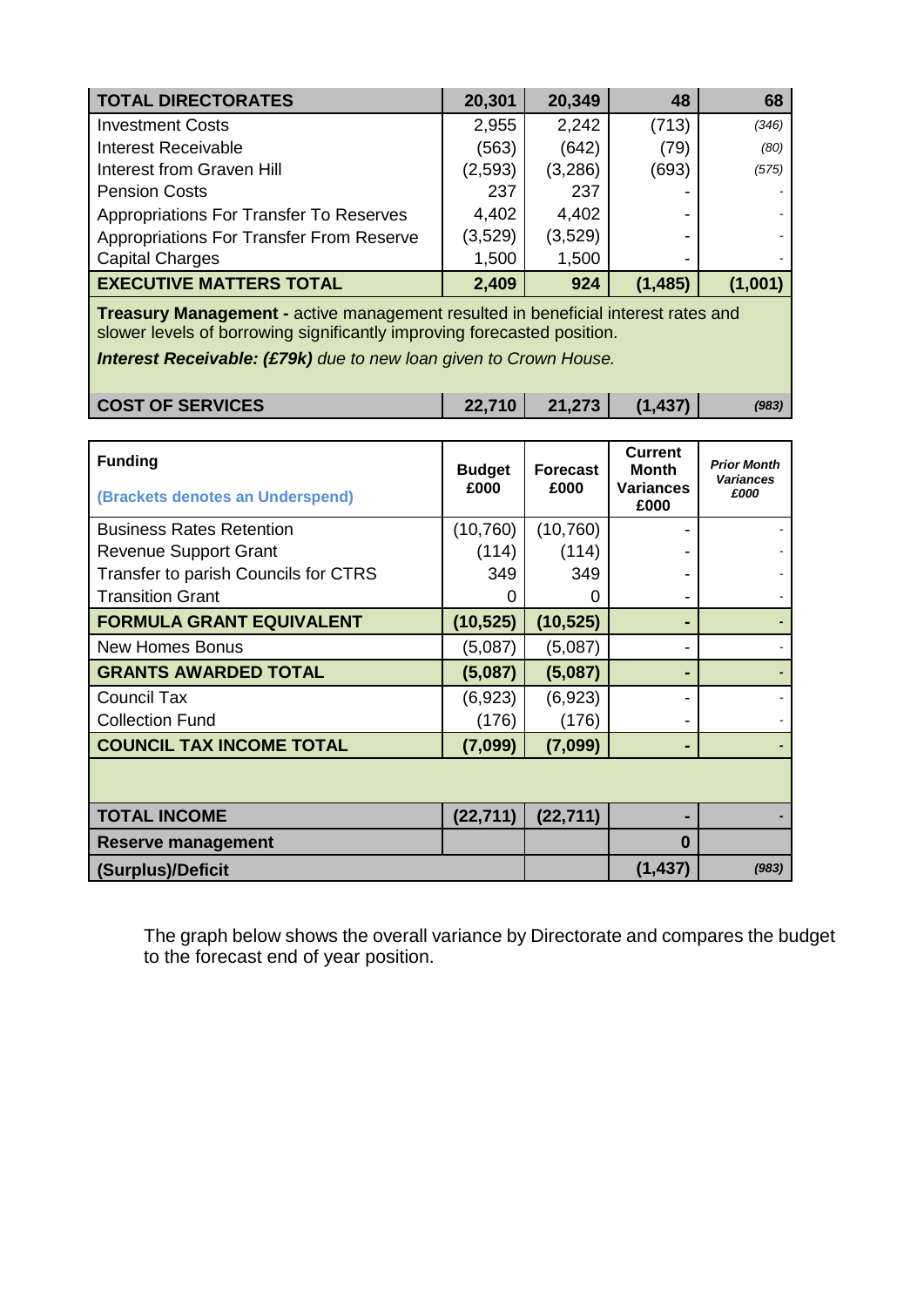

### **3.17 Capital Programme**

A summary of the capital programme is set out in the table below. The detailed Capital programme is shown in the appendices to this report.

The budget for 2019/20 is £93m. Overall, we are projecting an underspend in year by (£189k) which is a decrease on the previous month, the majority of this relates to the reprofiling of a project into 2020/21 further detail can be found in the table below:

| <b>Directorate</b>                         | <b>Budget</b><br>£000 | <b>Forecast</b><br>£000 | $Re-$<br>profiled<br>beyond<br>2019/20<br>£000 | <b>Current</b><br><b>Period</b><br><b>Variances</b><br>£000 | <b>Prior</b><br><b>Period</b><br><b>Variances</b><br>£000 |
|--------------------------------------------|-----------------------|-------------------------|------------------------------------------------|-------------------------------------------------------------|-----------------------------------------------------------|
| Wellbeing, Environmental & Regulatory      | 5,270                 | 4,608                   | 472                                            | (190)                                                       | (190)                                                     |
| Place & Growth                             | 30,155                | 30,159                  |                                                | 4                                                           | (300)                                                     |
| <b>Customers &amp; Service Development</b> | 831                   | 832                     |                                                |                                                             |                                                           |
| <b>Finance Services</b>                    | 56,673                | 52,570                  | 4,099                                          | (4)                                                         | (5)                                                       |
| <b>Total</b>                               | 92,929                | 88,169                  | 4,571                                          | (189)                                                       | (491)                                                     |

#### *Current Period Variances:*

**Wellbeing, Environmental & Regulatory Services: (£190k)** budgets no longer required for Sunshine Centre *(22k), Biomass Heating Bicester Leisure Centre (£14k), Solar Photovoltaics at Sports Centre (£80k), Abritas Upgrade project (£33k), Discretionary Grants Domestic Properties (£546k), Glass Recycling Bank spend not budgeted for £7k, and potential overspend of £20k on vehicle replacement programme.*

*Finance Services: (£4k) relating to: New E-tendering Portal for procurement no longer required (£30k), Tramway site small additional works required amounting to £15k, Thorpe Way Roof Repairs (£2k) project complete, (£22k) Retained Land budget no longer required, (£2k) Condition works Survey works project complete. Franklins House Travelodge (£25k), Asbestos Surveys £60k - some reprofiling. £2k over on BYHP Separation.*

*Re-profile beyond 2019/20:*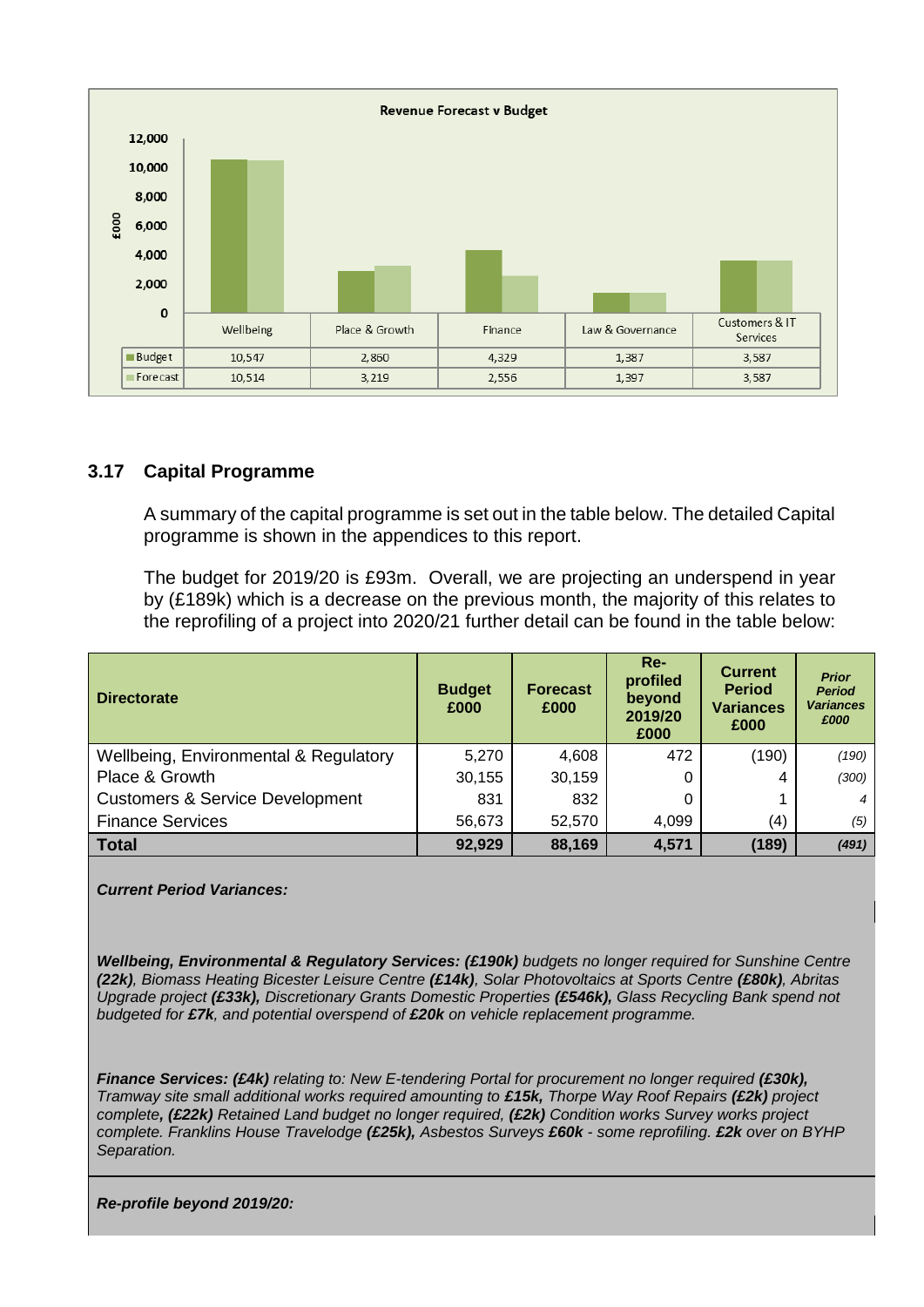#### *Wellbeing, Environmental & Regulatory Services:*

*£30k Spiceball Leisure Centre Bridge Resurfacing is part of the CQ2 project. Could potentially roll into 2020/21. £442k disables facilities Grants - will roll forward what is not used as is better care fund money and can't be used for anything else.*

#### *Finance Services:*

*£153k Banbury Health Centre, project currently paused as lease discussions with tenants. £3,636k for CQ1 ongoing. £210k reprofiled for Surveys works - will spend full once scope identified. £100k for CDC feasibility, nothing forecast in current year.*



## **4.0 Conclusion and Reasons for Recommendations**

4.1 It is recommended that the contents of this report are noted.

## **5.0 Consultation**

5.1 This report sets out performance, risk and budgetary information from the previous month and as such no formal consultation on the content or recommendations is required.

## **6.0 Alternative Options and Reasons for Rejection**

6.1 The following alternative options have been identified and rejected for the reasons as set out below.

Option 1: This report illustrates the Council's performance against the 2019-20 business plan. As this is a monitoring report, no further options have been considered. However, members may wish to request that officers provide additional information.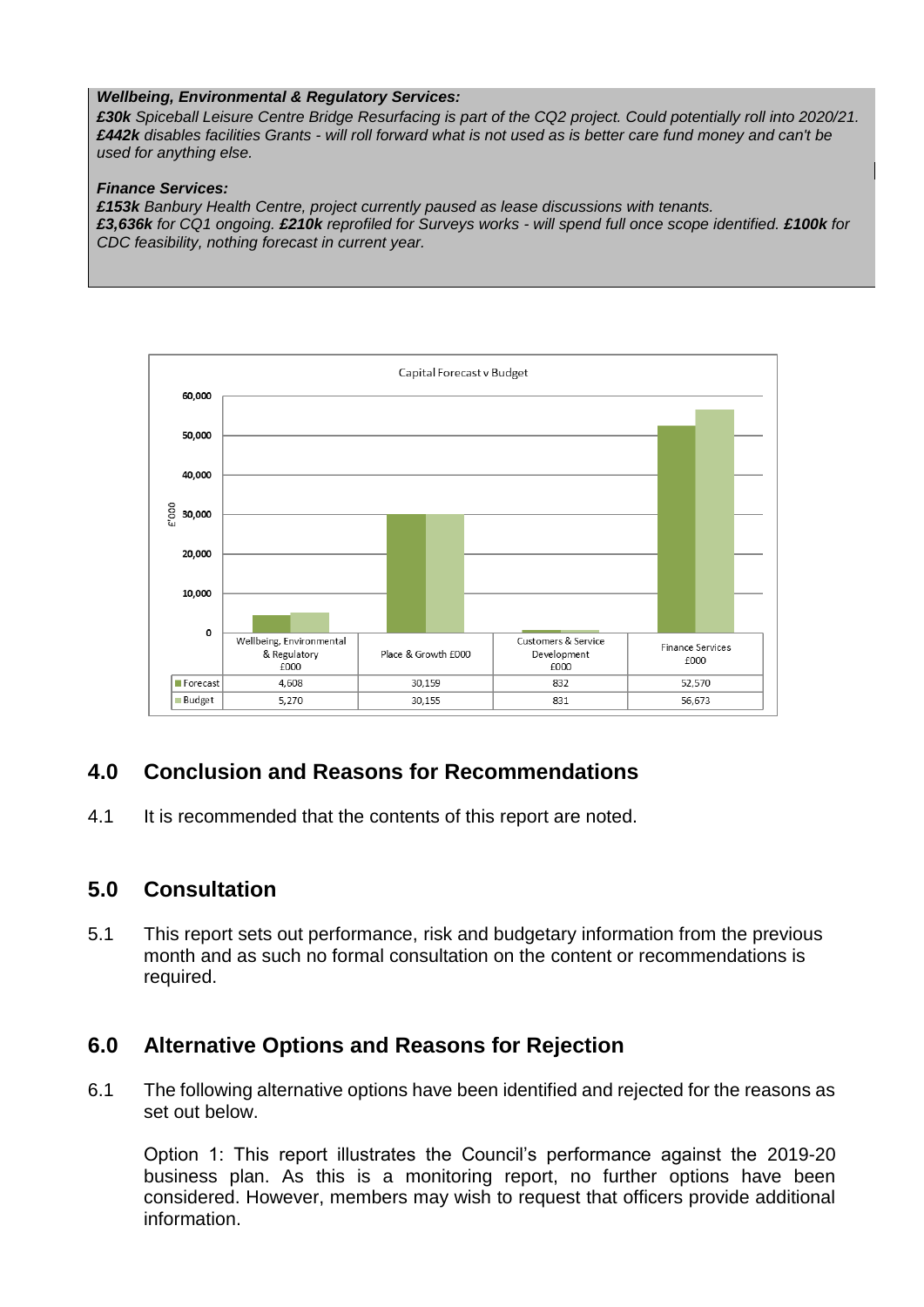## **7.0 Implications**

### **Financial and Resource Implications**

7.1 Financial implications are detailed within section 3.15 to 3.18 of this report.

Comments checked by: Adele Taylor, Executive Director Finance (Interim), [Adele.taylor@cherwell-dc.gov.uk](mailto:Adele.taylor@cherwell-dc.gov.uk) 0300 003 0103

### **Legal Implications**

7.2 There are no legal implications from this report.

Comments checked by: Nick Graham, Director: Law and Governance [Nick.Graham@cherwell-dc.gov.uk](mailto:Nick.Graham@cherwell-dc.gov.uk)

### **Risk management**

7.3 This report contains a full update with regards to the Council's risk position at the end of the previous month. A risk management strategy is in place and the risk register has been fully reviewed.

Comments checked by: Louise Tustian, Acting Performance & Communications Manager 01295 221786 [Louise.tustian@cherwell-dc.gov.uk](mailto:Louise.tustian@cherwell-dc.gov.uk)

## **8.0 Decision Information**

| <b>Key Decision</b> |  |
|---------------------|--|
|---------------------|--|

| <b>Financial Threshold Met:</b>        |    |  |
|----------------------------------------|----|--|
| <b>Community Impact Threshold Met:</b> | No |  |

### **Wards Affected**

All

### **Links to Corporate Plan and Policy Framework**

All

### **Lead Councillors –**

Councillor Richard Mould – Lead member for Performance Management Councillor Tony Ilott – Lead member for Finance and Governance